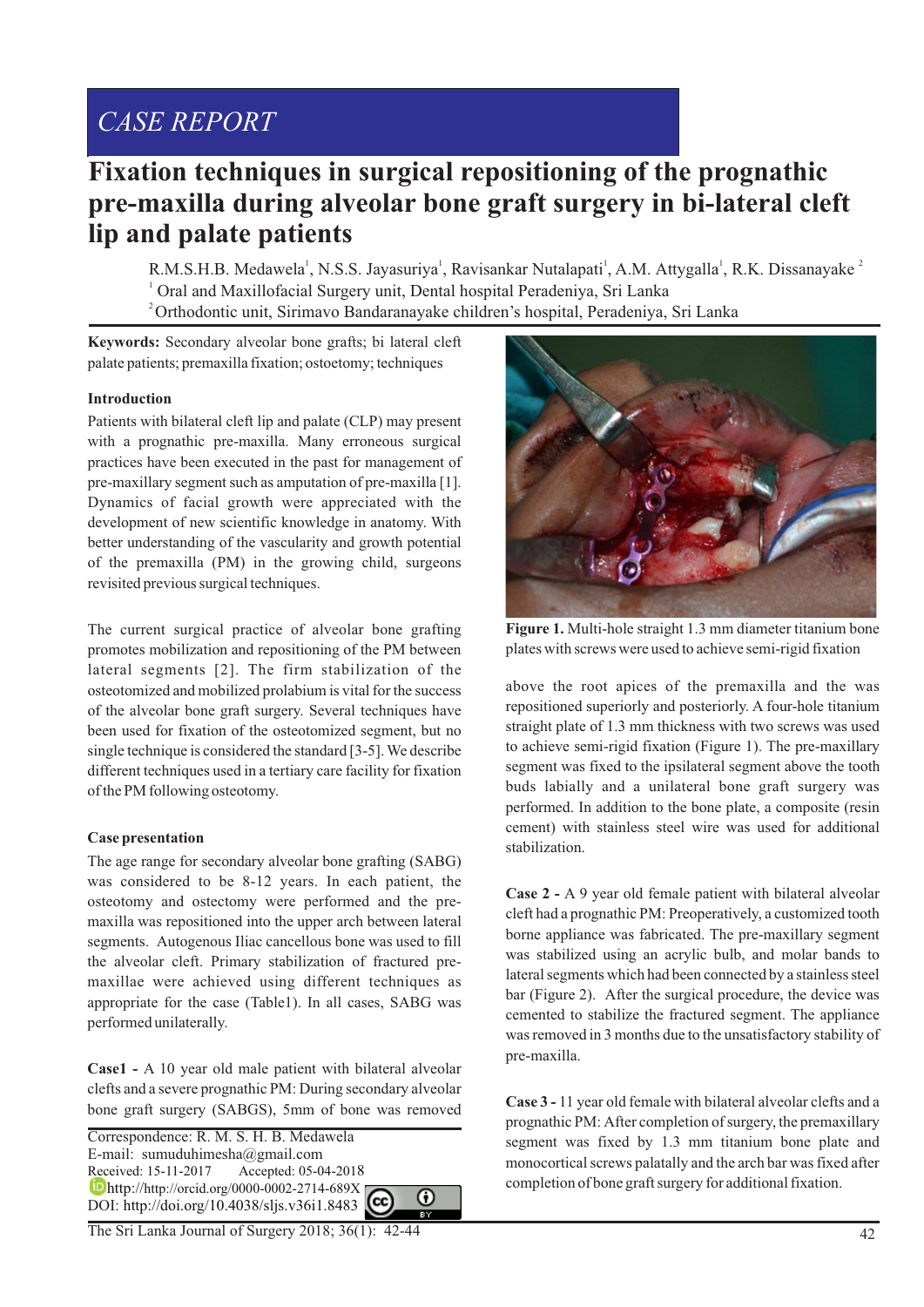## **Results**

**Table 1.**Case series and results of techniques adopted for fixation of PM.

| Age, Gender      | <b>Type Of Fixation Used</b> | <b>Bone Graft</b>        | <b>Remarks</b>                                        |
|------------------|------------------------------|--------------------------|-------------------------------------------------------|
| 10 years, Male   | Titanium plate and screws,   | Succeeded with an        | Segments were stable; tooth buds might interfere;     |
|                  | Resin composite +            | adequate union in bony   | needs a second surgery. Difficulty in isolation for   |
|                  | stainless steel wire.        | segments                 | composite splint placement.                           |
|                  |                              |                          | (Figure 1)                                            |
| 9 years, Female  | Tooth borne appliance        | Not acceptable stability | Difficult to stabilize the acrylic bulb; interference |
|                  | with acrylic bulb            |                          | to the occlusion; poor patient compliance;            |
|                  |                              |                          | Procedure needs prior model surgery in planning       |
|                  |                              |                          | which causes additional burden: unpredictable         |
|                  |                              |                          | positioning. (Figure 2)                               |
| 11 years, Female | Titanium plate and screws,   | Succeeded with the       | Stable fragments; Prior assessment of site of         |
|                  | Eric arch bar                | adequate union in bony   | fixation should have been done; tooth buds might      |
|                  |                              | segments                 | interfere; need second surgery; arch bars cause       |
|                  |                              |                          | trauma to soft tissue                                 |
| 12 years, Female | Eric arch bar                | Succeeded with the       | In mixed dentition, it interferes tooth buds.         |
|                  |                              | adequate union in bony   | Traumatic to soft tissues and teeth. Oral hygiene     |
|                  |                              | segments                 | maintenance is difficult. Need a second procedure     |
|                  |                              |                          | for removal. (Figure 3)                               |
| 11 years, Female | Tooth borne appliance        | Acceptable Success       | Difficult to exactly fit into the anterior segment.   |
|                  |                              |                          | Need prior model surgery to achieve the               |
|                  |                              |                          | presumptive position for fabrication of appliance.    |
|                  |                              |                          | Stability not adequate,                               |
|                  |                              |                          |                                                       |

**Case 4 -** A12 year old female patient with a prognathic PM: - A prefabricated Eric arch bar and 26 gauge stainless steel wires for fixation of the pro-labial segment (Figure 3) to the two lateral segments.

**Case 5 -** An 11 year old female patient with a prognathic PM: We used tooth borne external fixation with a slight modification to the second case. In this case, we used molar bands for lateral segments and customized bands for incisors of PM. Later it was cemented to the teeth using Glass Ionomer cement.

## **Discussion**

In neglected clefts, we occasionally find protruded PM. Osteotomy of PM at secondary alveolar bone grafting is considered ideal [6]. Commonly encountered complications in these types of cases where the loss of alveolar bone graft and mobility of PM due to fibrous union or non-union. This leads to tipping of the segment labially or palatally.

Many techniques have been practiced for stabilizing PM in literature. In 2009 Carlini et al [4] reported fixation of premaxilla using mini-plates and screws in combining with a splint in 50 patients, with 96% success rate. In Case 1 and Case 3, we followed similar methods of fixation using mini

The Sri Lanka Journal of Surgery 2018; 36(1): 42-44 43

plates, as one plate fixation is not rigid enough. All cases required an additional method for stabilization. However, Rahpeyma A et.al. yielded satisfactory results in fixation of PM using a mini plate [7].

Preoperative cone beam computed tomography reduces the risk of damaging tooth buds during plate fixation. Use of resorbable plate and screws eliminate the need for second surgery. As the final position of the premaxilla is decided during the surgery (on the surgical table) ability of surgeons for manipulation and fixation of PM is ample. This technique can be adopted in severely protruded PM. In arch bar fixation, an advantage is good control of osteotomized segments and can be used in severe protruded cases. Disadvantages are that arch bars are more traumatic to soft tissues, and cannot be used in mixed dentition and edentulous cases. It also requires the second stage for removal of an arch bar and maintaining of oral hygiene is difficult so it is our least preferred method of fixation. Alexander et al in 1990 reported a prefabricated appliance aid in stabilization, using that idea we fabricated two different devices, which had been used in second and fifth cases [6]. But challenges faced during surgery were poor control over the osteotomized PM and three-dimensionally inadequate stability of bodily movement of the osteotomized PM. This technique cannot be used in edentulous PM. Also, maintaining the sterility during the procedure is compromis